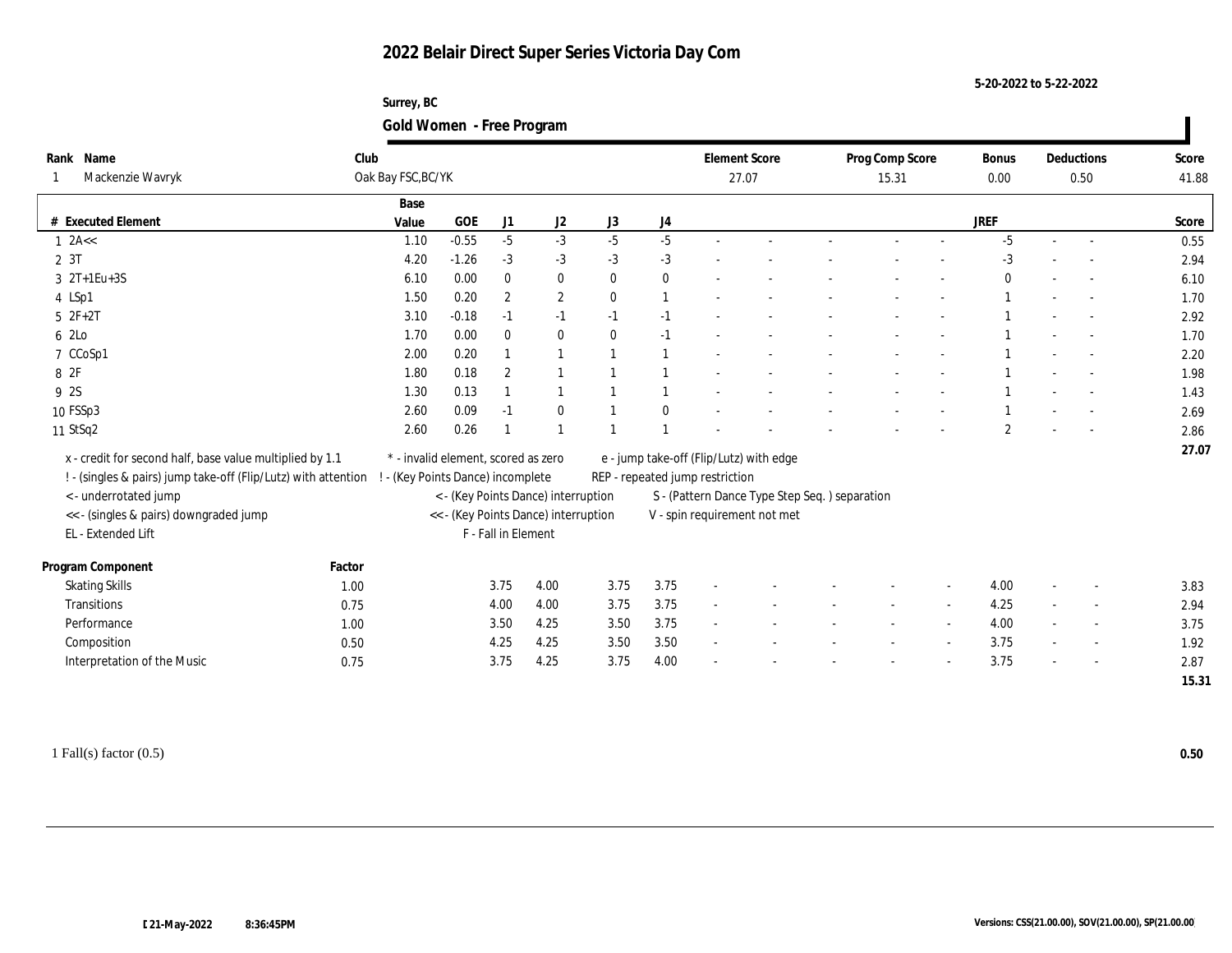**Surrey, BC Gold Women - Free Program**

| Rank Name                                                      | Club   |                                     |            |                     |                                      |              |                  | <b>Element Score</b>            |                                               | Prog Comp Score |        | <b>Bonus</b> |                          | Deductions | Score |
|----------------------------------------------------------------|--------|-------------------------------------|------------|---------------------|--------------------------------------|--------------|------------------|---------------------------------|-----------------------------------------------|-----------------|--------|--------------|--------------------------|------------|-------|
| Emily Kwong<br>$\mathbf{2}$                                    |        | Sunset FSC, BC/YK                   |            |                     |                                      |              |                  |                                 | 24.67                                         | 12.58           |        | 0.00         |                          | 0.00       | 37.25 |
|                                                                |        | Base                                |            |                     |                                      |              |                  |                                 |                                               |                 |        |              |                          |            |       |
| # Executed Element                                             |        | Value                               | <b>GOE</b> | J1                  | $\mathrm{J}2$                        | J3           | $_{\mathrm{J}4}$ |                                 |                                               |                 |        | <b>JREF</b>  |                          |            | Score |
| $1 \t1A$                                                       |        | 1.10                                | 0.04       | $\mathbf{0}$        | $\bf{0}$                             | $\theta$     | $\mathbf{1}$     |                                 |                                               |                 |        |              | $\sim$                   | $\sim$     | 1.14  |
| 2 2F+1Eu+2S                                                    |        | 3.60                                | 0.06       | $\bf{0}$            | $\bf{0}$                             |              | $\theta$         |                                 |                                               |                 |        |              |                          |            | 3.66  |
| $3 \quad 2Lz+2T$                                               |        | 3.40                                | 0.00       | $\bf{0}$            | $\bf{0}$                             | $\theta$     | $\bf{0}$         |                                 |                                               |                 |        |              |                          |            | 3.40  |
| 4 FCCoSpB (V)                                                  |        | 1.28                                | 0.00       | $\mathbf{0}$        | $\bf{0}$                             | $\mathbf{0}$ | $\mathbf{0}$     |                                 |                                               |                 |        |              |                          |            | 1.28  |
| $5 \text{2Lo+1Lo}$                                             |        | 2.20                                | 0.00       | $\bf{0}$            | $\bf{0}$                             | $\bf{0}$     | $\bf{0}$         |                                 |                                               |                 |        |              |                          |            | 2.20  |
| 6 2F                                                           |        | 1.80                                | 0.00       | $\mathbf{0}$        | $\bf{0}$                             | $\mathbf{0}$ | $\bf{0}$         |                                 |                                               |                 |        |              |                          |            | 1.80  |
| 72Lz                                                           |        | 2.10                                | 0.00       | $\mathbf{0}$        | $\bf{0}$                             | $\theta$     | $\mathbf{0}$     |                                 |                                               |                 |        |              |                          |            | 2.10  |
| 8 2S                                                           |        | 1.30                                | 0.09       | $\mathbf{0}$        | $\bf{0}$                             |              |                  |                                 |                                               |                 |        |              |                          |            | 1.39  |
| 9 CCoSp3                                                       |        | 3.00                                | 0.20       | $\bf{0}$            |                                      |              |                  |                                 |                                               |                 |        |              |                          |            | 3.20  |
| 10 StSq2                                                       |        | 2.60                                | 0.00       | $\mathbf{0}$        | $\bf{0}$                             | $\theta$     | $-1$             |                                 |                                               |                 |        |              |                          |            | 2.60  |
| 11 FCSp1                                                       |        | 1.90                                | 0.00       | $\Omega$            | $\bf{0}$                             | $\theta$     | $-1$             |                                 |                                               |                 |        |              |                          |            | 1.90  |
| x - credit for second half, base value multiplied by 1.1       |        | * - invalid element, scored as zero |            |                     |                                      |              |                  |                                 | e - jump take-off (Flip/Lutz) with edge       |                 |        |              |                          |            | 24.67 |
| ! - (singles & pairs) jump take-off (Flip/Lutz) with attention |        | - (Key Points Dance) incomplete     |            |                     |                                      |              |                  | REP - repeated jump restriction |                                               |                 |        |              |                          |            |       |
| <- underrotated jump                                           |        |                                     |            |                     | < - (Key Points Dance) interruption  |              |                  |                                 | S - (Pattern Dance Type Step Seq.) separation |                 |        |              |                          |            |       |
| << - (singles & pairs) downgraded jump                         |        |                                     |            |                     | << - (Key Points Dance) interruption |              |                  |                                 | V - spin requirement not met                  |                 |        |              |                          |            |       |
| EL - Extended Lift                                             |        |                                     |            | F - Fall in Element |                                      |              |                  |                                 |                                               |                 |        |              |                          |            |       |
|                                                                |        |                                     |            |                     |                                      |              |                  |                                 |                                               |                 |        |              |                          |            |       |
| Program Component                                              | Factor |                                     |            |                     |                                      |              |                  |                                 |                                               |                 |        |              |                          |            |       |
| <b>Skating Skills</b>                                          | 1.00   |                                     |            | 3.25                | 3.00                                 | 3.50         | 3.00             |                                 |                                               |                 |        | 3.00         | $\sim$                   |            | 3.08  |
| <b>Transitions</b>                                             | 0.75   |                                     |            | 3.25                | 2.50                                 | 3.00         | 3.25             |                                 |                                               |                 |        | 3.25         | $\overline{\phantom{a}}$ |            | 2.38  |
| Performance                                                    | 1.00   |                                     |            | 3.25                | $3.00\,$                             | 3.50         | 3.50             | $\sim$                          |                                               |                 | $\sim$ | 3.25         | $\sim$                   |            | 3.33  |
| Composition                                                    | 0.50   |                                     |            | 3.00                | 2.75                                 | 3.00         | 3.25             |                                 |                                               |                 |        | 3.25         |                          |            | 1.54  |
| Interpretation of the Music                                    | 0.75   |                                     |            | 2.75                | 2.75                                 | 3.25         | 3.25             |                                 |                                               |                 |        | 3.00         |                          |            | 2.25  |
|                                                                |        |                                     |            |                     |                                      |              |                  |                                 |                                               |                 |        |              |                          |            | 12.58 |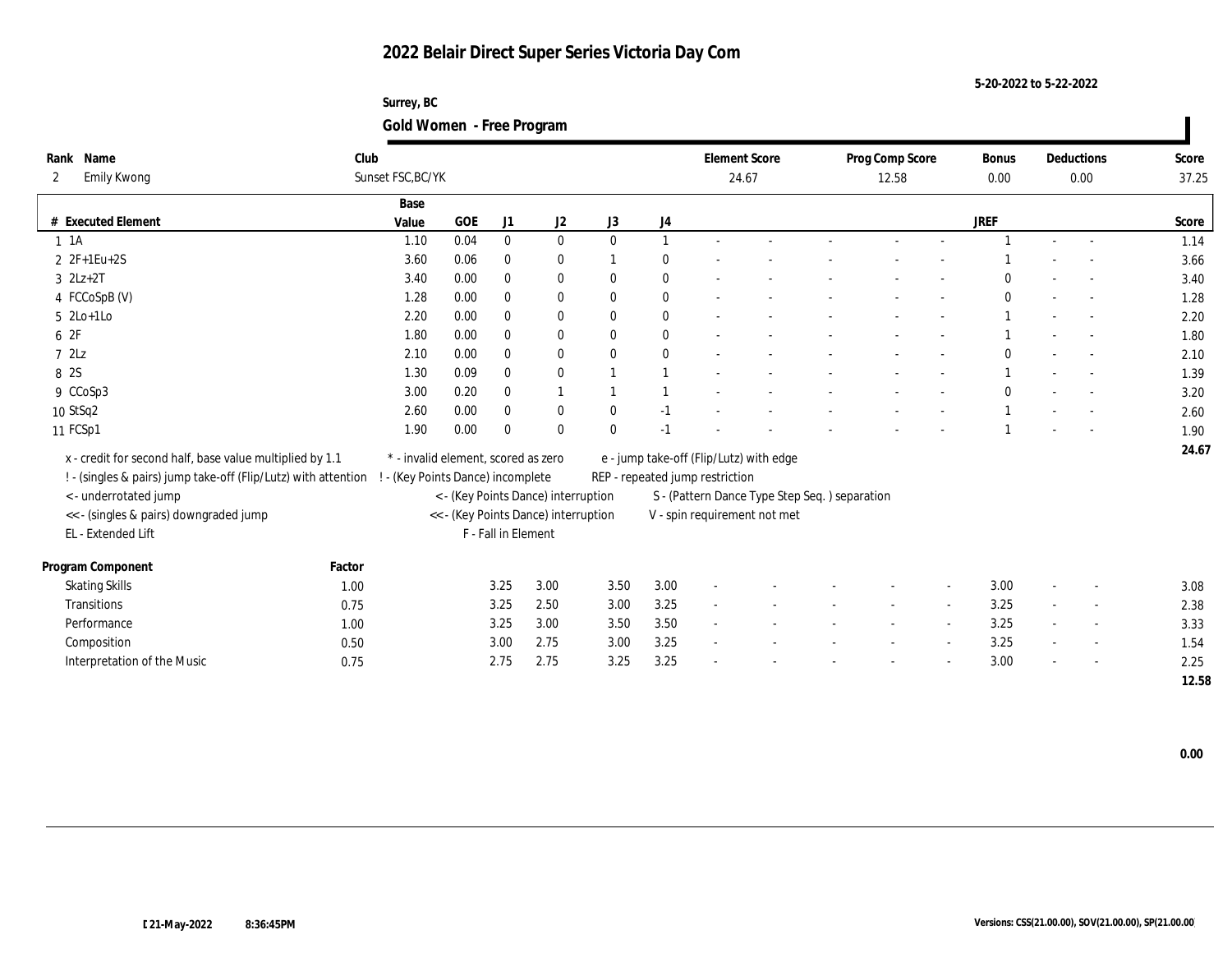**Surrey, BC Gold Women - Free Program**

| Rank Name<br>Kandis Ng<br>3                                                                                                | Club   | Sunset FSC, BC/YK                                                            |            |                     |                                      |              |              | <b>Element Score</b><br>23.75                                              |                                               | Prog Comp Score<br>10.86 |        | <b>Bonus</b><br>0.00 |        | Deductions<br>0.00       | Score<br>34.61 |
|----------------------------------------------------------------------------------------------------------------------------|--------|------------------------------------------------------------------------------|------------|---------------------|--------------------------------------|--------------|--------------|----------------------------------------------------------------------------|-----------------------------------------------|--------------------------|--------|----------------------|--------|--------------------------|----------------|
|                                                                                                                            |        | Base                                                                         |            |                     |                                      |              |              |                                                                            |                                               |                          |        |                      |        |                          |                |
| # Executed Element                                                                                                         |        | Value                                                                        | <b>GOE</b> | J1                  | J2                                   | J3           | J4           |                                                                            |                                               |                          |        | <b>JREF</b>          |        |                          | Score          |
| $1 \t1A$                                                                                                                   |        | 1.10                                                                         | 0.00       | $\bf{0}$            | $\bf{0}$                             | $\mathbf{0}$ | $\mathbf{0}$ |                                                                            |                                               |                          |        |                      |        |                          | 1.10           |
| $2 \t2F+2T+2Lo<$                                                                                                           |        | 4.46                                                                         | $-0.84$    | $-5$                | -5                                   | $-4$         | $-5$         |                                                                            |                                               |                          |        |                      |        |                          | 3.62           |
| $3$ $2Lz+2T$                                                                                                               |        | 3.40                                                                         | 0.00       | $\mathbf{0}$        | $\mathbf{0}$                         | $\bf{0}$     | $\mathbf{0}$ |                                                                            |                                               |                          |        | $\theta$             |        |                          | 3.40           |
| $4 \quad 2S+2Lo$                                                                                                           |        | 3.00                                                                         | $-0.57$    | $-4$                | $-3$                                 | $-2$         | $-4$         |                                                                            |                                               |                          |        | $-3$                 |        |                          | 2.43           |
| 5 FCCoSp1 (V)                                                                                                              |        | 1.50                                                                         | $-0.15$    | $-1$                | $-1$                                 | $-1$         | $-1$         |                                                                            |                                               |                          |        | $-2$                 |        |                          | 1.35           |
| 62Lzq                                                                                                                      |        | 2.10                                                                         | $-0.56$    | $-3$                | $-3$                                 | $-2$         | $-1$         |                                                                            |                                               |                          |        | $-3$                 |        |                          | 1.54           |
| 72F                                                                                                                        |        | 1.80                                                                         | $-0.18$    | $-3$                | $-1$                                 | $-1$         | $-1$         |                                                                            |                                               |                          |        | $-1$                 |        |                          | 1.62           |
| 8 2S                                                                                                                       |        | 1.30                                                                         | 0.00       | $\bf{0}$            | $\bf{0}$                             | $\bf{0}$     | $\bf{0}$     |                                                                            |                                               |                          |        | $\mathbf{0}$         |        |                          | 1.30           |
| 9 CCoSp4                                                                                                                   |        | 3.50                                                                         | $-0.12$    | $-1$                | $\bf{0}$                             | $\bf{0}$     | $-1$         |                                                                            |                                               |                          |        | $\Omega$             |        |                          | 3.38           |
| 10 StSq1                                                                                                                   |        | 1.80                                                                         | $-0.24$    | $-2$                | $-1$                                 | $-2$         | $-1$         |                                                                            |                                               |                          |        |                      |        |                          | 1.56           |
| 11 FCSp2                                                                                                                   |        | 2.30                                                                         | 0.15       | $\mathbf{0}$        |                                      |              | $-1$         |                                                                            |                                               |                          |        |                      |        |                          | 2.45           |
| x - credit for second half, base value multiplied by 1.1<br>! - (singles & pairs) jump take-off (Flip/Lutz) with attention |        | $^\ast$ - invalid element, scored as zero<br>- (Key Points Dance) incomplete |            |                     |                                      |              |              | e - jump take-off (Flip/Lutz) with edge<br>REP - repeated jump restriction |                                               |                          |        |                      |        |                          | 23.75          |
| < - underrotated jump                                                                                                      |        |                                                                              |            |                     | < - (Key Points Dance) interruption  |              |              |                                                                            | S - (Pattern Dance Type Step Seq.) separation |                          |        |                      |        |                          |                |
| << - (singles & pairs) downgraded jump                                                                                     |        |                                                                              |            |                     | << - (Key Points Dance) interruption |              |              |                                                                            | V - spin requirement not met                  |                          |        |                      |        |                          |                |
| EL - Extended Lift                                                                                                         |        |                                                                              |            | F - Fall in Element |                                      |              |              |                                                                            |                                               |                          |        |                      |        |                          |                |
| Program Component                                                                                                          | Factor |                                                                              |            |                     |                                      |              |              |                                                                            |                                               |                          |        |                      |        |                          |                |
| <b>Skating Skills</b>                                                                                                      | 1.00   |                                                                              |            | 3.25                | 3.00                                 | 2.50         | 2.75         |                                                                            |                                               |                          |        | 2.50                 |        |                          | 2.75           |
| Transitions                                                                                                                | 0.75   |                                                                              |            | 3.50                | 3.00                                 | 2.25         | 2.50         |                                                                            |                                               |                          |        | 2.75                 | $\sim$ | $\overline{\phantom{a}}$ | 2.06           |
| Performance                                                                                                                | 1.00   |                                                                              |            | 3.00                | 2.75                                 | 2.50         | 2.50         |                                                                            |                                               |                          | $\sim$ | 2.75                 | $\sim$ | $\sim$                   | 2.67           |
| Composition                                                                                                                | 0.50   |                                                                              |            | 3.50                | 3.25                                 | 2.50         | 2.25         |                                                                            |                                               |                          |        | 2.50                 |        |                          | 1.38           |
| Interpretation of the Music                                                                                                | 0.75   |                                                                              |            | 2.50                | 2.75                                 | 2.25         | 2.75         |                                                                            |                                               |                          |        | 2.75                 |        |                          | 2.00           |
|                                                                                                                            |        |                                                                              |            |                     |                                      |              |              |                                                                            |                                               |                          |        |                      |        |                          | 10.86          |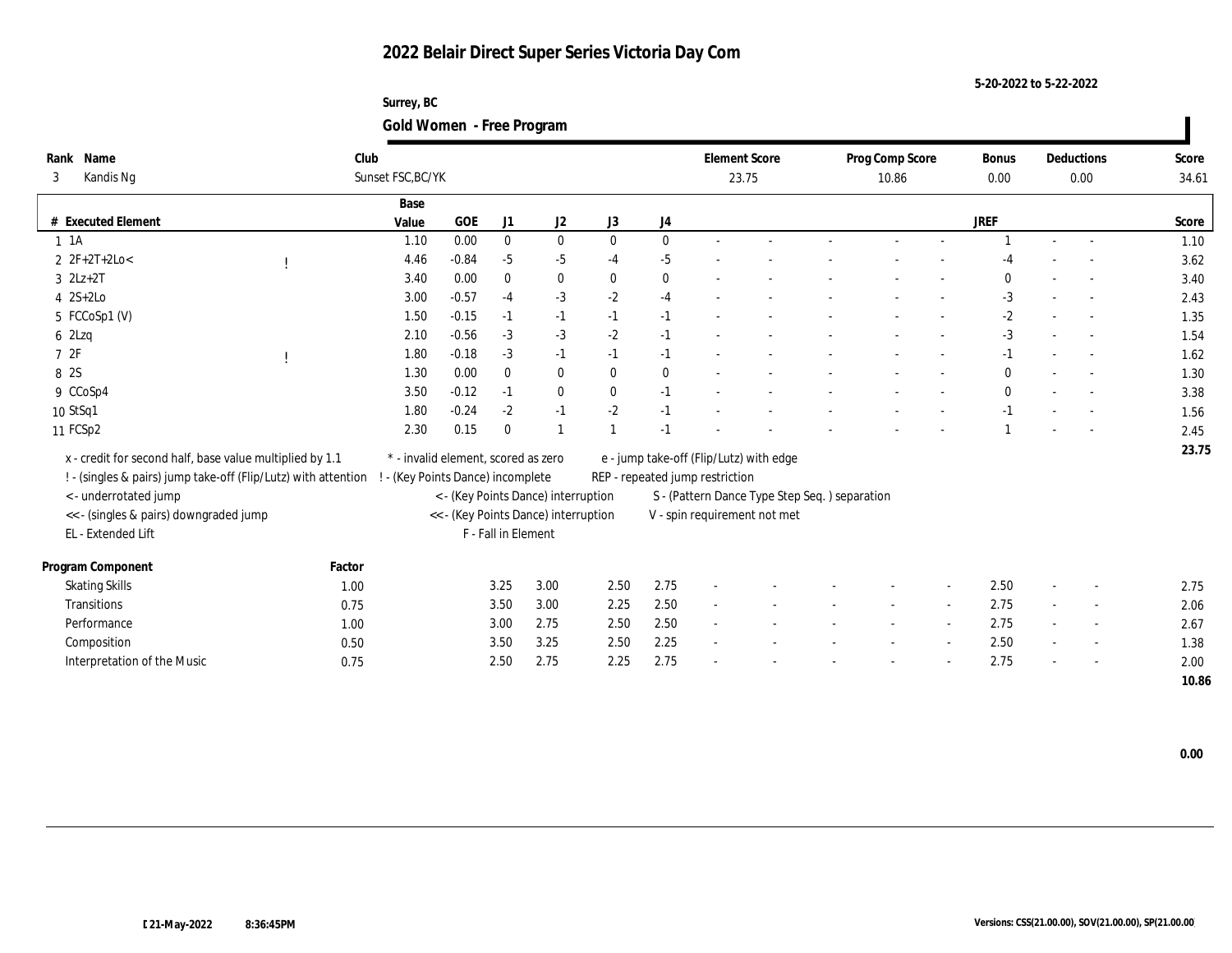**Surrey, BC Gold Women - Free Program**

| Rank Name<br>Maisie St. James                                  | Club   | Cloverdale SC, BC/YK                |            |                     |                                      |              |                | <b>Element Score</b>            | 20.06                                         | Prog Comp Score<br>12.83 |                          | <b>Bonus</b><br>0.00 |                | Deductions<br>0.00 | Score<br>32.89 |
|----------------------------------------------------------------|--------|-------------------------------------|------------|---------------------|--------------------------------------|--------------|----------------|---------------------------------|-----------------------------------------------|--------------------------|--------------------------|----------------------|----------------|--------------------|----------------|
|                                                                |        | Base                                |            |                     |                                      |              |                |                                 |                                               |                          |                          |                      |                |                    |                |
| <b>Executed Element</b>                                        |        | Value                               | <b>GOE</b> | J1                  | J2                                   | J3           | J4             |                                 |                                               |                          |                          | <b>JREF</b>          |                |                    | Score          |
| 1 2Lz                                                          |        | 2.10                                | 0.00       | $\bf{0}$            | $\mathbf{0}$                         |              | $\bf{0}$       |                                 |                                               |                          |                          |                      |                |                    | 2.10           |
| $2ZF+2T$                                                       |        | 3.10                                | 0.00       | $\mathbf{0}$        | $\bf{0}$                             | $\bf{0}$     | $\bf{0}$       |                                 |                                               |                          |                          |                      |                |                    | 3.10           |
| 3 2Lo                                                          |        | 1.70                                | 0.00       | $\bf{0}$            | $\bf{0}$                             | $\bf{0}$     | $\bf{0}$       |                                 |                                               |                          |                          |                      |                |                    | 1.70           |
| 4 FCCoSp1 (V)                                                  |        | 1.50                                | $-0.15$    | $-1$                | $-1$                                 | $\bf{0}$     | $-1$           |                                 |                                               |                          |                          | $-2$                 |                |                    | 1.35           |
| 5 2F                                                           |        | 1.80                                | 0.12       | $\mathbf{0}$        | 1                                    | $\theta$     | $\overline{1}$ |                                 |                                               |                          |                          |                      |                |                    | 1.92           |
| 6 2S                                                           |        | 1.30                                | 0.00       | $\mathbf{0}$        | $\bf{0}$                             | $\bf{0}$     | $\mathbf{0}$   |                                 |                                               |                          |                          |                      |                |                    | 1.30           |
| 7 CCoSp2                                                       |        | 2.50                                | 0.08       | $\mathbf{0}$        | $\bf{0}$                             | $-1$         | $\overline{1}$ |                                 |                                               |                          |                          |                      |                |                    | 2.58           |
| 8 2T                                                           |        | 1.30                                | 0.00       | $\bf{0}$            | $\bf{0}$                             | $\bf{0}$     | $\bf{0}$       |                                 |                                               |                          |                          |                      |                |                    | 1.30           |
| 9 1A                                                           |        | 1.10                                | 0.00       | $\mathbf{0}$        | $\bf{0}$                             | $\mathbf{0}$ | $\bf{0}$       |                                 |                                               |                          |                          |                      |                |                    | 1.10           |
| 10 StSq1                                                       |        | 1.80                                | $-0.06$    | $-1$                | $\bf{0}$                             | $-3$         | $\bf{0}$       |                                 |                                               |                          |                          |                      |                |                    | 1.74           |
| 11 FSSp1                                                       |        | 2.00                                | $-0.13$    | $-1$                | $\theta$                             | $-3$         | $-1$           |                                 |                                               |                          |                          |                      |                |                    | 1.87           |
| x - credit for second half, base value multiplied by 1.1       |        | * - invalid element, scored as zero |            |                     |                                      |              |                |                                 | e - jump take-off (Flip/Lutz) with edge       |                          |                          |                      |                |                    | 20.06          |
| ! - (singles & pairs) jump take-off (Flip/Lutz) with attention |        | ! - (Key Points Dance) incomplete   |            |                     |                                      |              |                | REP - repeated jump restriction |                                               |                          |                          |                      |                |                    |                |
| <- underrotated jump                                           |        |                                     |            |                     | < - (Key Points Dance) interruption  |              |                |                                 | S - (Pattern Dance Type Step Seq.) separation |                          |                          |                      |                |                    |                |
| << - (singles & pairs) downgraded jump                         |        |                                     |            |                     | << - (Key Points Dance) interruption |              |                |                                 | V - spin requirement not met                  |                          |                          |                      |                |                    |                |
| EL - Extended Lift                                             |        |                                     |            | F - Fall in Element |                                      |              |                |                                 |                                               |                          |                          |                      |                |                    |                |
|                                                                |        |                                     |            |                     |                                      |              |                |                                 |                                               |                          |                          |                      |                |                    |                |
| Program Component                                              | Factor |                                     |            |                     |                                      |              |                |                                 |                                               |                          |                          |                      |                |                    |                |
| <b>Skating Skills</b>                                          | 1.00   |                                     |            | 3.50                | 3.25                                 | 3.00         | 3.25           |                                 |                                               |                          |                          | 3.50                 | $\overline{a}$ |                    | 3.33           |
| Transitions                                                    | 0.75   |                                     |            | 3.25                | 3.00                                 | 2.50         | 3.00           |                                 |                                               |                          |                          | 3.50                 | $\sim$         |                    | 2.31           |
| Performance                                                    | 1.00   |                                     |            | 3.50                | 3.25                                 | 2.75         | 3.25           | $\sim$                          |                                               |                          | $\overline{\phantom{a}}$ | 3.25                 | $\sim$         |                    | 3.25           |
| Composition                                                    | 0.50   |                                     |            | 3.00                | 3.25                                 | 2.50         | 2.75           |                                 |                                               |                          |                          | 3.25                 | $\sim$         |                    | 1.50           |
| Interpretation of the Music                                    | 0.75   |                                     |            | 3.25                | 3.50                                 | 2.75         | 3.00           |                                 |                                               |                          |                          | 3.50                 |                |                    | 2.44           |
|                                                                |        |                                     |            |                     |                                      |              |                |                                 |                                               |                          |                          |                      |                |                    | 12.83          |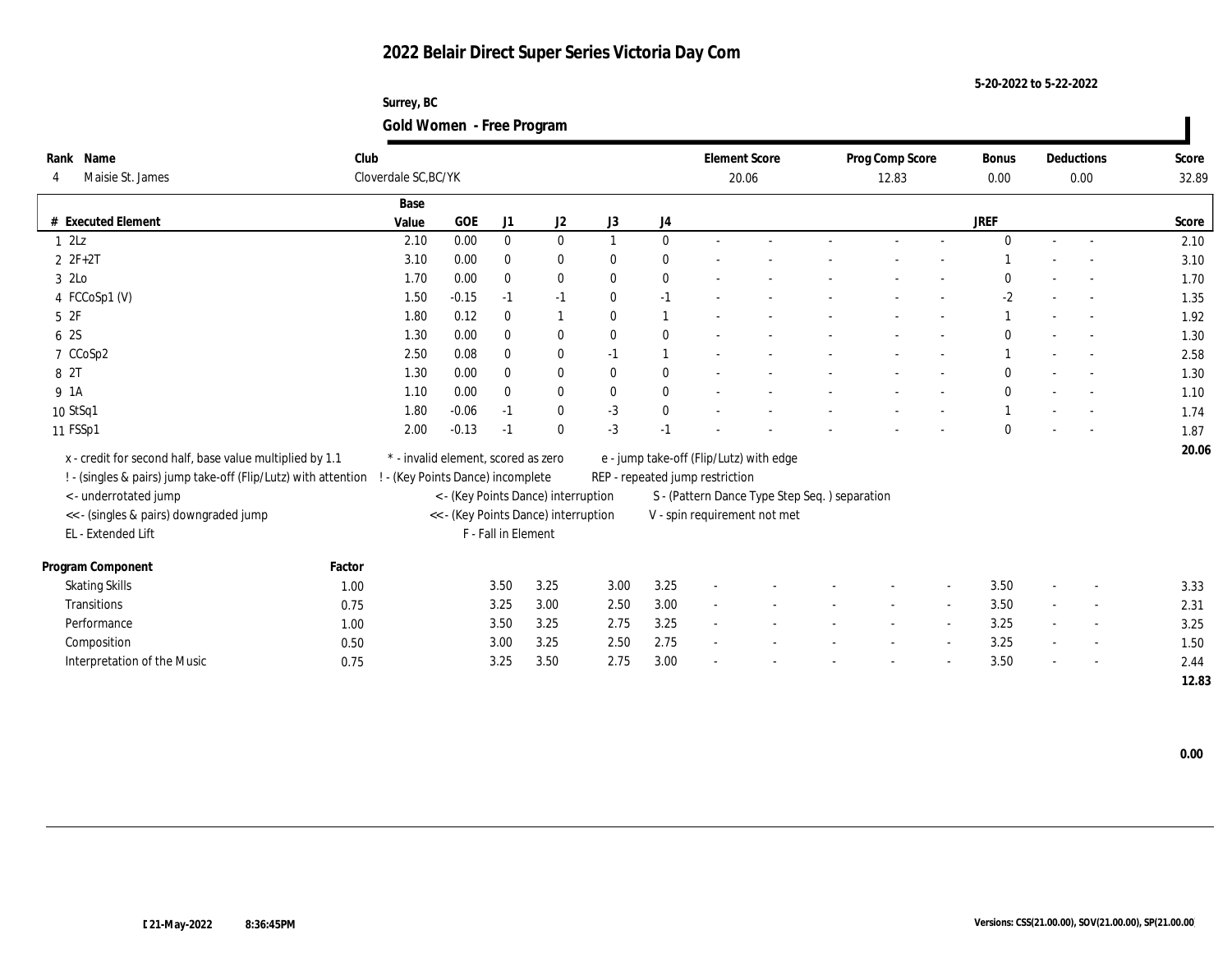**Surrey, BC Gold Women - Free Program**

| Rank Name                                                      | Club   |                                     |            |                     |                                      |                  |              | <b>Element Score</b>            |                                               | Prog Comp Score | <b>Bonus</b> |                          | Deductions | Score |
|----------------------------------------------------------------|--------|-------------------------------------|------------|---------------------|--------------------------------------|------------------|--------------|---------------------------------|-----------------------------------------------|-----------------|--------------|--------------------------|------------|-------|
| Athena Yue<br>5                                                |        | Sunset FSC, BC/YK                   |            |                     |                                      |                  |              |                                 | 18.06                                         | 10.29           | 0.00         |                          | 1.00       | 27.35 |
|                                                                |        | Base                                |            |                     |                                      |                  |              |                                 |                                               |                 |              |                          |            |       |
| # Executed Element                                             |        | Value                               | <b>GOE</b> | J1                  | J2                                   | J3               | J4           |                                 |                                               |                 | <b>JREF</b>  |                          |            | Score |
| $1$ 2A <<                                                      |        | 1.10                                | $-0.55$    | $-5$                | $-5$                                 | $-5$             | $-5$         |                                 |                                               |                 | $-5$         | $\sim$                   | $\sim$     | 0.55  |
| 2 2F+1Eu+2S                                                    |        | 3.60                                | $-0.18$    | $-1$                | $-3$                                 | $-1$             | $-1$         |                                 |                                               |                 |              |                          |            | 3.42  |
| $3 \; 1A+1T$                                                   |        | 1.50                                | $-0.26$    | $-3$                | $-2$                                 | $-2$             | $-3$         |                                 |                                               |                 |              |                          |            | 1.24  |
| 4 FSSp1                                                        |        | 2.00                                | 0.07       | $\mathbf{0}$        | $\bf{0}$                             |                  | $-1$         |                                 |                                               |                 |              |                          |            | 2.07  |
| $5$ $2Lo+2T$                                                   |        | 3.00                                | $-0.11$    | $-1$                | $-1$                                 | $\boldsymbol{0}$ | $\mathbf{0}$ |                                 |                                               |                 |              |                          |            | 2.89  |
| 6 2S                                                           |        | 1.30                                | $-0.52$    | $-4$                | $-3$                                 | $-4$             | $-5$         |                                 |                                               |                 | $-4$         |                          |            | 0.78  |
| 7 CCoSp2                                                       |        | 2.50                                | $-0.42$    | $-2$                | $-2$                                 | $-1$             | $-1$         |                                 |                                               |                 | $-2$         |                          |            | 2.08  |
| 8 2Lo                                                          |        | 1.70                                | $-0.51$    | $-4$                | $-3$                                 | $-3$             | $-3$         |                                 |                                               |                 | $-3$         | $\overline{\phantom{a}}$ |            | 1.19  |
| 9 StSq1                                                        |        | 1.80                                | $-0.06$    | $\mathbf{0}$        | $-2$                                 | $-1$             | $\mathbf{0}$ |                                 |                                               |                 | $\mathbf{0}$ |                          | $\sim$     | 1.74  |
| 10 2F                                                          |        | 1.80                                | $-0.90$    | $-5$                | $-5$                                 | $-5$             | $-5$         |                                 |                                               |                 | $-5$         |                          |            | 0.90  |
| 11 FCCoSp1 (V)                                                 |        | 1.50                                | $-0.30$    | $-1$                | $-2$                                 | $-2$             | $-2$         |                                 |                                               |                 | $-2$         |                          |            | 1.20  |
| x - credit for second half, base value multiplied by 1.1       |        | * - invalid element, scored as zero |            |                     |                                      |                  |              |                                 | e - jump take-off (Flip/Lutz) with edge       |                 |              |                          |            | 18.06 |
| ! - (singles & pairs) jump take-off (Flip/Lutz) with attention |        | ! - (Key Points Dance) incomplete   |            |                     |                                      |                  |              | REP - repeated jump restriction |                                               |                 |              |                          |            |       |
| < - underrotated jump                                          |        |                                     |            |                     | < - (Key Points Dance) interruption  |                  |              |                                 | S - (Pattern Dance Type Step Seq.) separation |                 |              |                          |            |       |
| << - (singles & pairs) downgraded jump                         |        |                                     |            |                     | << - (Key Points Dance) interruption |                  |              |                                 | V - spin requirement not met                  |                 |              |                          |            |       |
| EL - Extended Lift                                             |        |                                     |            | F - Fall in Element |                                      |                  |              |                                 |                                               |                 |              |                          |            |       |
| Program Component                                              | Factor |                                     |            |                     |                                      |                  |              |                                 |                                               |                 |              |                          |            |       |
| <b>Skating Skills</b>                                          | 1.00   |                                     |            | 3.25                | 2.75                                 | 2.75             | 2.75         |                                 |                                               |                 | 2.00         | $\overline{\phantom{a}}$ |            | 2.75  |
| Transitions                                                    | 0.75   |                                     |            | 3.50                | 2.25                                 | 2.50             | 2.25         |                                 |                                               |                 | 2.50         |                          |            | 1.82  |
| Performance                                                    | 1.00   |                                     |            | 3.25                | 2.50                                 | 2.50             | 2.50         |                                 |                                               |                 | 2.25         |                          |            | 2.50  |
| Composition                                                    | 0.50   |                                     |            | 3.25                | 2.75                                 | 2.25             | 2.75         |                                 |                                               |                 | 2.50         |                          |            | 1.34  |
| Interpretation of the Music                                    | 0.75   |                                     |            | 2.75                | 2.50                                 | 2.25             | 2.50         |                                 |                                               |                 | 2.50         |                          |            | 1.88  |
|                                                                |        |                                     |            |                     |                                      |                  |              |                                 |                                               |                 |              |                          |            | 10.29 |

2 Fall(s) factor (0.5) **1.00**